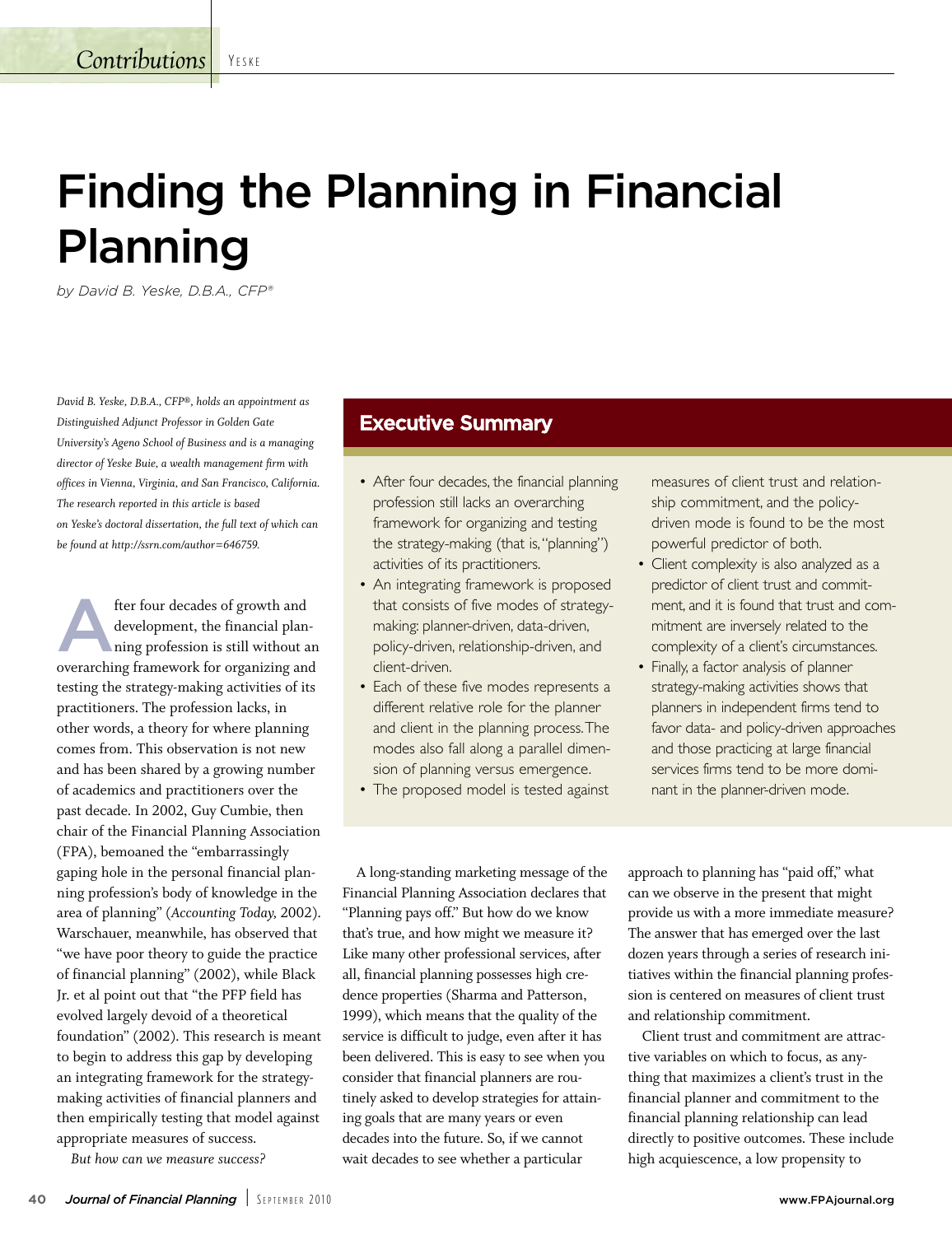## *Contributions*

leave, a high degree of cooperation, and functional conflict (that is, the ability to maintain a highly functional relationship even when conflicts arise) (Hunt and Morgan, 1994). These qualities tend to lead to long-lasting relationships and are associated with greater client openness in disclosing personal and financial information, greater cooperation in implementing planning recommendations, and a greater propensity to make referrals (Sharpe and Anderson, 2008).

The concept of client trust and commitment as key mediating variables first arose in the relationship marketing literature, notably in the work of Morgan and Hunt (1994), who attempted to identify the antecedents of trust and commitment. Among their proposed predictors were relationship termination costs (that is, switching costs), relationship benefits, shared values, communication, and opportunistic behavior.

Christiansen and DeVaney (1998) subsequently applied this same model to financial planners and found that relationship termination costs, relationship benefits, and shared values were all strong predictors of commitment. Shared values, communication, and opportunistic behavior, meanwhile, were strongly predictive of trust, which itself was a strong predictor of commitment. Communication was the single most powerful antecedent to trust and commitment, acting directly on trust and through trust on commitment.

Sharma and Patterson (1999) also addressed the question of which antecedents most influenced client trust and commitment within the financial planning relationship. As noted, these authors observed that financial planning is a "high credence" service that unfolds over time, leaving clients hard pressed to judge the quality of the advice in the present moment. They go on to explain:

> After all, if clients have trouble evaluating outcomes, then it seems reasonable that interactions ("how" the service is delivered) and all forms of



**Figure 2:** 

**Figure 2:** Technical Quality, Functional Quality, and Communication **Effectiveness eness Effectiv**



communication will take on added significance as clients seek to minimize dissonance and uncertainty about the adviser they have chosen.

The authors explored the links between perceptions of technical quality (what was being delivered), functional quality (how it was being delivered), and communication effectiveness on the one hand, and relationship commitment on the other. They found that a client's perception of the technical and functional quality of the planner's advice was positively correlated with the client's level of trust in the planner. Higher levels of trust, in turn, were associated with higher levels of commitment to the relationship. Communication effectiveness, meanwhile, acted directly on trust and commitment and also indirectly through its effect on perceived technical quality and functional quality.

Sharma and Patterson (2000) later returned to the examination of the antecedents of relationship commitment, examining the role of trust and a new variable: satisfaction. They tested the effect of trust and satisfaction on commitment in light of three contingencies: switching costs, the availability of attractive alternatives, and prior experience. They found that trust had the greatest effect on commitment when switching costs were high, perceived alternatives were low, and/or prior experience was low. In situations in which switching costs were low, perceived alternatives were high and/or prior experience was high, satisfaction was the dominant antecedent to commitment. This work proved illuminating when unexpected results turned up in the present research, as will be described later.

Sharpe, Anderson, White, Galvan, and Siesta (2007) extended the work of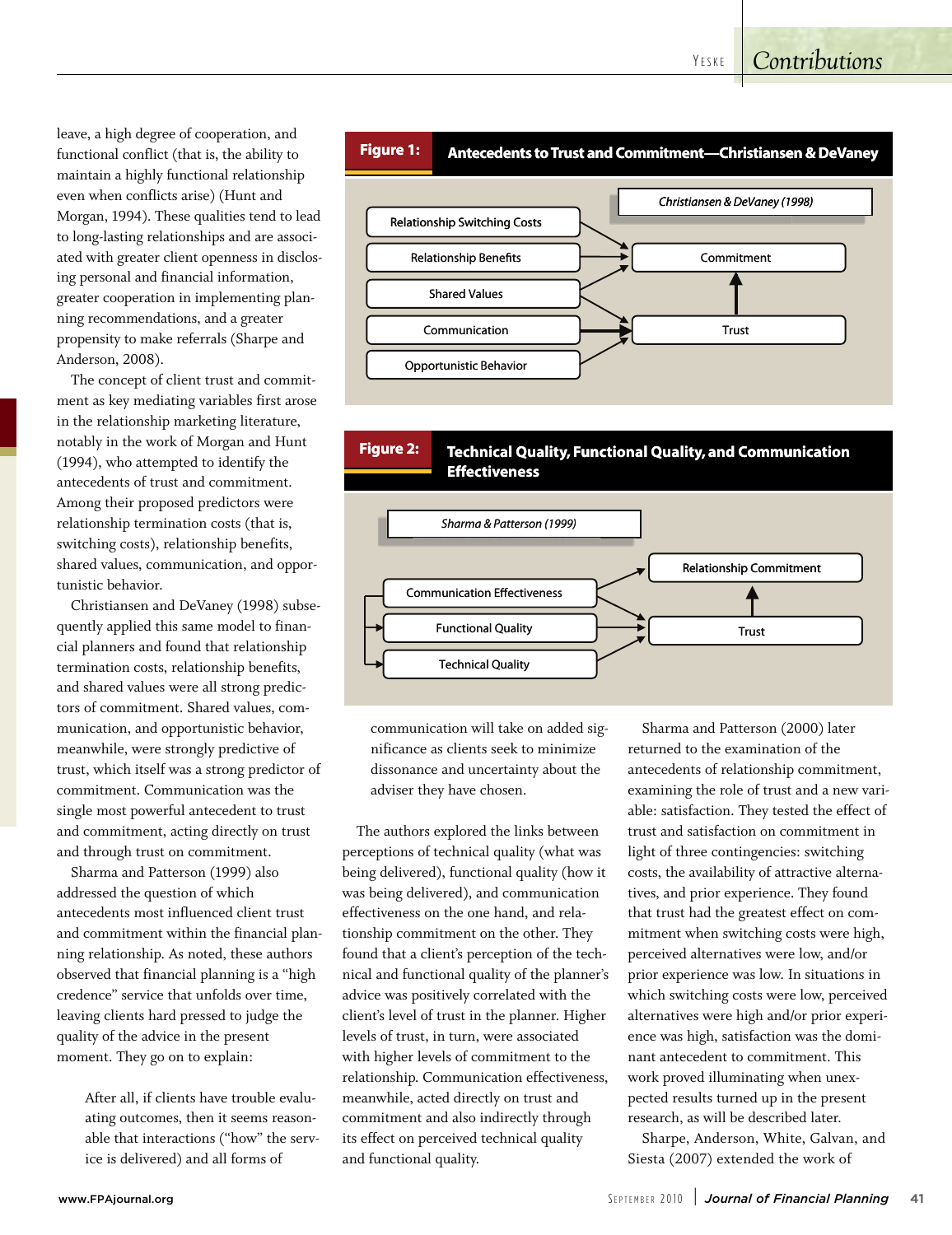Christiansen and DeVaney (1998) and Sharma and Patterson (1999, 2000) by focusing solely on the communication dimension. They derived the communication elements to be examined from the life planning literature and organized it into three dimensions: communication tasks, communication skills, and communication topics. They found that the following were most highly valued by financial planning clients:

#### **Communication tasks**

- Systematic process to clarify goals and values
- Explaining how advice reflects goals and values

#### **Communication skills**

- Eye contact, body language, verbal pacing
- Facilitating difficult conversations about money

#### **Communication topics**

- Client values and quality of life
- Initiating conversations about life changes

In discussing the virtues of the life planning approach to client interactions, the authors state: "Using a life planning

" It is important for clients to see their own values, beliefs, and goals reflected in the policies if they are to fully embrace them. "<br>נל

perspective, the planner's role shifts from maximizing a client's investment returns to helping the client utilize financial resources to construct a meaningful life."

## **Developing the Model: Themes from the Financial Planning Literature**

As one surveys the financial planning literature of the past 40 years, three major themes or clusters naturally emerge. The oldest and

largest of these is the "quantitative tools" cluster. To a significant degree, this cluster represents the adaptation of traditional tools of financial and economic analysis to individuals and families. These offerings include such things as Warschauer's (1981) uniform risk-liquidity balance sheet and Hopewell's (1997) introduction of stochastic modeling, especially Monte Carlo analysis. Following Hopewell, stochastic modeling became a regular topic in the literature, including further forays by Kautt and Hopewell (2000) and Kautt and Wieland (2001). Other examples of this cluster are scenario planning (Ellis, Feinstein, and Stearns, 2000), discrete event simulation (Houle, 2004), and sensitivity simulations (Daryanani, 2002).

A second thread running through the financial planning literature involves process-oriented techniques. These generally take the form of decision rules and are meant to provide a framework for rapid decision-making in the face of changing external circumstances. As elsewhere, this area has seen the direct adoption by financial planners of tools and techniques developed in other fields, including, for example, the use of investment policies (Boone

> and Lubitz, 1992, 2004). Another example is policybased financial planning, an idea first proposed by Hallman and Rosenbloom (1987) and later developed by Yeske and Buie (2006). Policy-based financial planning involves the development of statements (policies) that capture *what* clients intend to do and *how* they intend to do it in terms

not limited to the present circumstances. Policies are meant to be enduring touchstones that keep clients anchored to an appropriate course of action, especially in turbulent environments. As such, it is important for clients to see their own values, beliefs, and goals reflected in the policies if they are to fully embrace them.

Also found within this process-oriented cluster are concepts such as opportunistic rebalancing (Daryanani, 2008) and safe

withdrawal rates, especially those approaches that incorporate active decision rules or policies (Guyton, 2004; Guyton and Klinger, 2006). As with policy-based financial planning, and unlike approaches involving static withdrawal rates, the decision rules developed by Guyton and Klinger are most efficacious with the active understanding and participation of clients.

The third major theme within the financial planning literature directly addresses this need for a deeper understanding of clients' beliefs, values, and motivations. This area has been variously called interior finance, financial life planning, and life planning. Examples include the work of Wagner (2002) in the area of interior finance (a term he coined), Kinder's (2000) *Seven Stages of Money Maturity,* Kinder and Galvan's (2005) EVOKE system, and Kahler's (2005) financial integration framework. Carol Anderson and Mitch Anthony, meanwhile, coined the term "financial life planning," and much work has been done under that label (Diliberto and Anthony, 2003; Anthony, 2005; Diliberto, 2006).

One notable aspect of the work being done on the interior dimension is that it is not limited to offering new perspectives but has generated many specific tools and techniques for improving the discovery process. On this point, it's worth recalling that one of the key findings of the Sharpe, Anderson, White, Galvan, and Siesta (2007) research was that clients place a high value on a "systematic process for clarifying goals and values."

When viewed as a whole then, much of the financial planning literature seems to naturally fall into the following categories:

- Quantitative tools
- Process-orientation
- Interior dimension

## **Developing the Model: Perspectives from Strategic Management**

No overarching framework has been proposed for how the three major themes found within the financial planning literature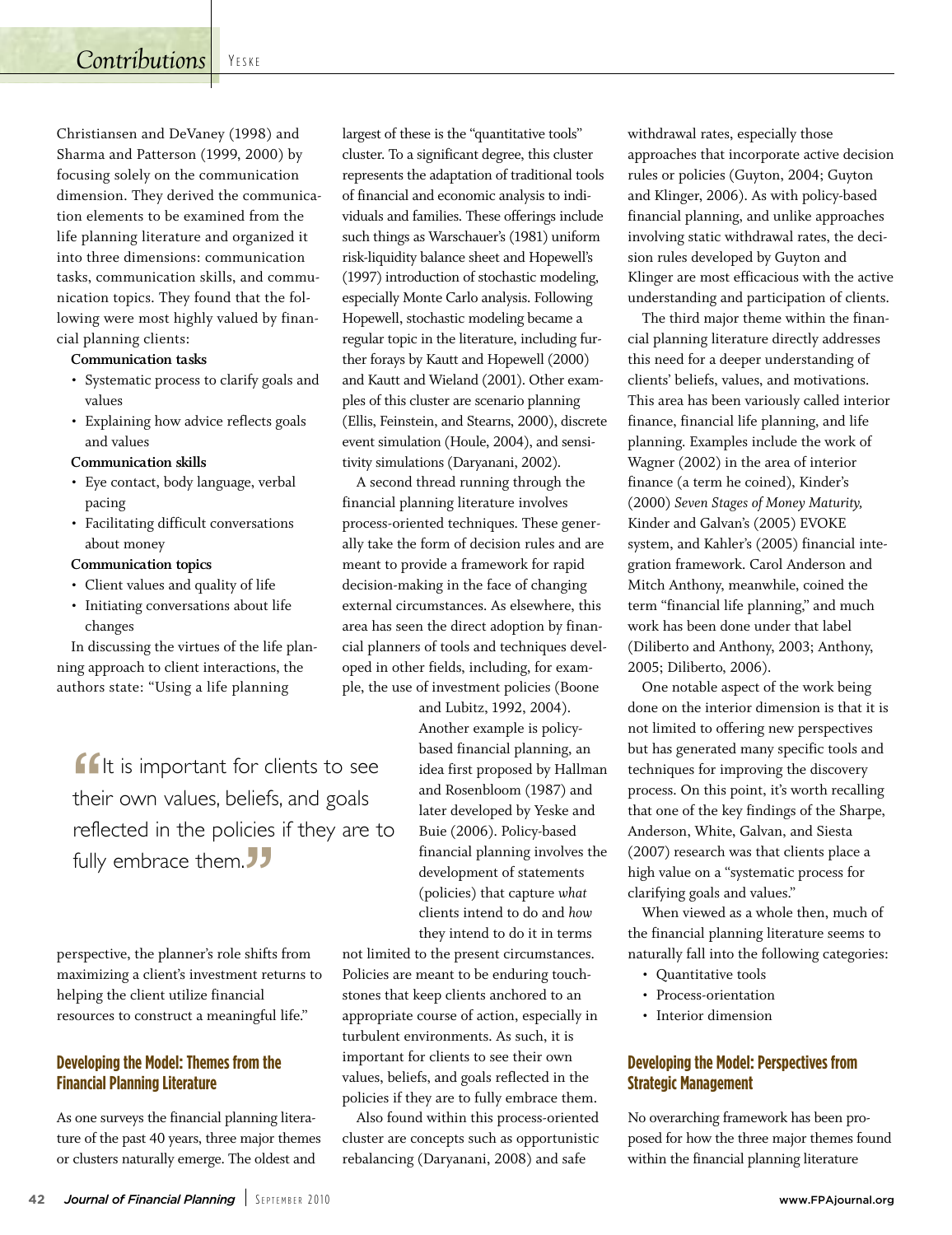might be meaningfully incorporated into a complete theory of strategy-making by financial planners. A review of the strategic planning literature, however, offered useful perspectives for organizing these three lines of development.

Two themes that emerge explicitly from the strategic management literature and implicitly from the financial planning literature involve the concepts of rationality and involvement. Rationality refers to the degree to which planning can be formalized, quantified, and controlled, while involvement refers to the relative roles played by the participants in the planning process. In the case of strategic management, the two groups that define the degree of involvement or the roles dimension are top managers and all other organizational participants (Hart and Banbury, 1994). In the financial planning context, relative involvement or roles are divided between the financial planner and the client. The rationality dimension can also be thought of as the role of planning versus emergence in the development of strategies. This refers to the dynamic tension between classical, deterministic notions of the planning process and the more iterative, adaptive approaches proposed by those who believe the world is too chaotic for highly structured methodologies (Mintzberg and Waters, 1985).

Hart (1992) proposed an integrative framework for the strategy-making process that offered resonance for thinking about the financial planning process. His model consisted of five broad approaches to strategy-making that were distinguished by the relative roles of top managers and other members of the organization. These modes emerged from three themes that Hart found in the strategic management literature: rationality, vision, and involvement. Hart's five modes fall along the dual dimensions of planning versus emergence and roles/involvement. Our three financial planning clusters cannot only be seen to fall along the planning versus emergence spectrum, they can just as clearly be seen to fall along the related dimension of relative roles or involvement as described by Hart. It's clear that the role of the financial planner is the dominant one whenever there's an emphasis on quantitative tools, just as, at the opposite end of the involvement spectrum, the techniques found in the life planning literature require the active participation and engagement of planner and client. Process-oriented approaches fall midway between these two, requiring greater participation by clients than the quantitative tools techniques, but more formal planning on the part of the financial planner than is found in pure life planning approaches.

Brews and Hall (1999) also explored the issue of formal planning versus incrementalism (emergence) and how both are moderated by environment. What they found is that formal planning is a necessary element of successful firm adaptation in stable and chaotic environments, while policy-based approaches are most effective when conditions are unstable. Their results suggest that it's not a matter of planning versus emergence so much as planning and emergence. Or as Brews and Hall put it, "Instead of being the antithesis of incrementalism, formal specific planning may be a necessary precursor to successful incrementalism ... both are necessary, neither is sufficient." This notion of planning as a function of the complexity of the environment was also explored in the present research.

In the next section, we will describe a framework in which the dominant modes of strategy-making by financial planners are organized in terms of the planning versus emergence dynamic and the relative roles and involvement of planner and client in the process.

## **An Integrative Framework for Strategy-Making by Financial Planners**

As just noted, the dominant themes found in the financial planning profession's body of knowledge can readily be organized along the planning versus emergence spectrum. If we also wish to explore the relative roles of financial planner and client, however, we must first enumerate those roles and activities that are part of the planning process. Combining the activities implicit in CFP Board's six-step process with two additional functions or activities that have been proposed as part of an expanded discovery process, namely "vision" (Kinder, 2000; Kahler, 2005; Diliberto, 2006) and "exploration" (Kinder and Galvan, 2005), yields the following seven roles:

- 1. Vision
- 2. Exploration
- 3. Goal-setting
- 4. Analysis
- 5. Strategy formation
- 6. Implementation
- 7. Review

Starting with the relative roles or involvement dimension, the financial planning literature would seem to suggest five distinct modes of strategy-making: three corresponding to the main clusters already identified in the literature and two more that represent extreme endpoints. These five modes have been titled: planner-driven, data-driven, policydriven, relationship-driven, and clientdriven. And just as was the case with strategic planning, when financial planning is organized along this roles/involvement dimension, we also find it falling naturally along the rationality dimension.

The five modes and the related focus of each can be found in Figure 3, along with a list of the relative roles and responsibilities of planner and client associated with each mode. Table 1, meanwhile, lists some of the key tools and techniques associated with each mode.

As noted earlier, the three lines of development that clearly dominate the financial planning literature are related to quantitative tools, process-orientation, and interior dimension. In our proposed strategymaking framework, these correspond to the data-driven, policy-driven, and relationshipdriven modes, respectively. We'll begin our detailed description with these three modes, which fall along the center of our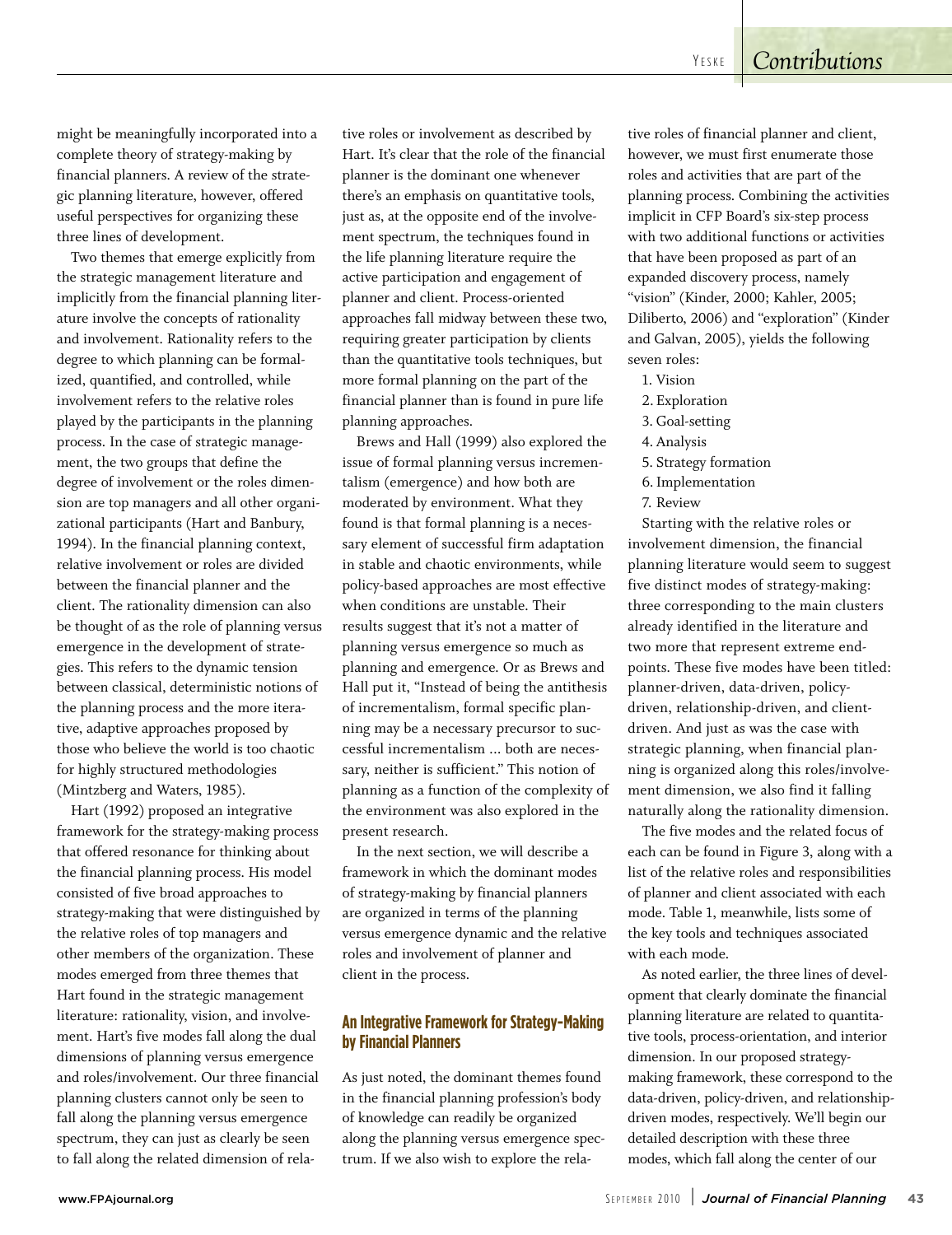## *Contributions*

YE S K E



| Table 1:<br>Tools & Techniques Associated with Modes of Strategy-Making |                            |                                        |                                |                                      |                      |
|-------------------------------------------------------------------------|----------------------------|----------------------------------------|--------------------------------|--------------------------------------|----------------------|
|                                                                         | <b>Planner-Driven</b>      | <b>Data-Driven</b>                     | <b>Policy-Driven</b>           | <b>Relationship-Driven</b>           | <b>Client-Driven</b> |
|                                                                         | <b>Solutions</b>           | <b>Quantitative</b><br><b>Analysis</b> | <b>Decision Rules</b>          | <b>Learning</b>                      | <b>Validation</b>    |
|                                                                         | <b>Generic strategies</b>  | Ratio analysis                         | Financial<br>planning policies | Integral finance                     | On-demand<br>hourly  |
|                                                                         | Turnkey programs           | <b>Monte Carlo</b><br>simulations      | Safe withdrawal<br>rates       | 7-States of Money<br><b>Maturity</b> | <b>HR</b> education  |
|                                                                         | Off-the-shelf<br>solutions | Sensitivity<br>analysis                | Investment<br>policies         | <b>EVOKE</b>                         | Online advice        |
|                                                                         | "Canned plans"             | <b>Real options</b>                    | Rebalancing rules              | <b>Financial life planning</b>       |                      |
| Tools/Techniques                                                        |                            | Discrete event<br>simulation           |                                | Appreciative inquiry                 |                      |
|                                                                         |                            | Life-cycle<br>investing                |                                | <b>Financial integration</b>         |                      |
|                                                                         |                            | Scenario<br>learning                   |                                | <b>Behavioral finance</b>            |                      |
|                                                                         |                            | Portfolio<br>optimization              |                                | Motivational interviewing            |                      |
|                                                                         |                            |                                        |                                | Values-based planning                |                      |

planning-versus-emergence and plannerclient roles/responsibilities dimensions.

**Data-Driven Mode.** The data-driven mode has quantitative analysis as its focus. The financial planner is the dominant player in this mode because of the training and expertise needed to use and interpret the sophisticated techniques that are its dominant characteristic. In considering the relative roles of financial planner and client, we must first consider the fact that these quantitative tools are designed to deliver optimal solutions based on objective goals. Goal-setting, therefore, is where

the process begins. And for the client, this is also where the process ends. For all the rest, these tools and techniques require expert knowledge, both in their application and the interpretation of results. Likewise, strategies based on quantitative analysis tend to possess a high technical content and therefore require expert knowledge to implement and review.

**Policy-Driven Mode.** The policy-driven mode has decision rules as its focus. There is greater balance in the roles of financial planner and client. In part, this is because clients' interior dimension, their vision and personal values, are an explicit input to the process (Yeske and Buie, 2006). Clients are also more deeply involved in implementation, because the purpose of decision rules is to put the clients more in control of their financial decision-making (Yeske and Buie, 2006; Guyton and Klinger, 2006). Finally, clients have a greater role in review as well, because policies and other decision rules are meant to be durable guides in the face of cyclical changes, while it is only fundamental change in client circumstances or values that will trigger a need to revisit and revise.

**Relationship-Driven Mode.** The focus of the relationship-driven mode is exploration and learning. Of necessity, the client role is expanded even further as they engage in a dynamic and iterative process of exploration and discovery (Kinder, 2000; Kahler, 2005; Kinder and Galvan, 2005; Diliberto, 2006). This strategy-making mode is not focused on analysis, strategy development, or implementation, but toward enhanced discovery at the beginning of the process (or whenever it is being revisited) and improved communication throughout. The more technical aspects of financial planning tend to be taken for granted. In any case, the client is of necessity a full participant in all but the analysis and strategy development activities, although the client is expected to actively validate any strategies that might be recommended (Anthes and Lee, 2001).

While the three categories just described appear robust and are well represented in the literature, they are also incomplete when viewed along the planner-client roles/responsibilities dimension. There are two more modes that are readily observed at work in the world that must be accounted for. These remaining modes represent extreme end-points on the interaction spectrum and can be described as planner-driven at one end and clientdriven at the other. Interestingly, while these modes do not occupy much of the financial planning literature, which tends to be aspirational in nature, there is reason to believe that they may actually be the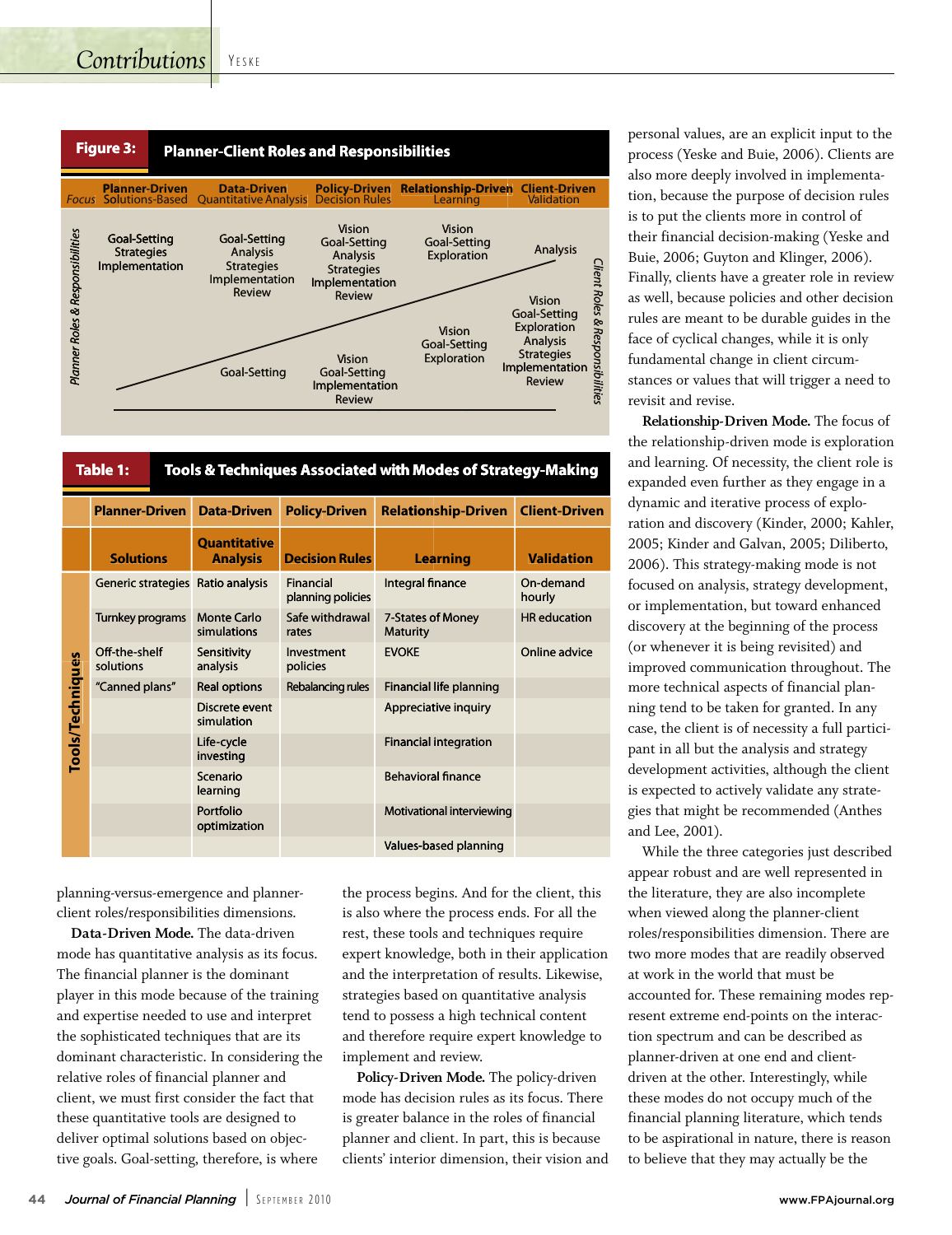

A D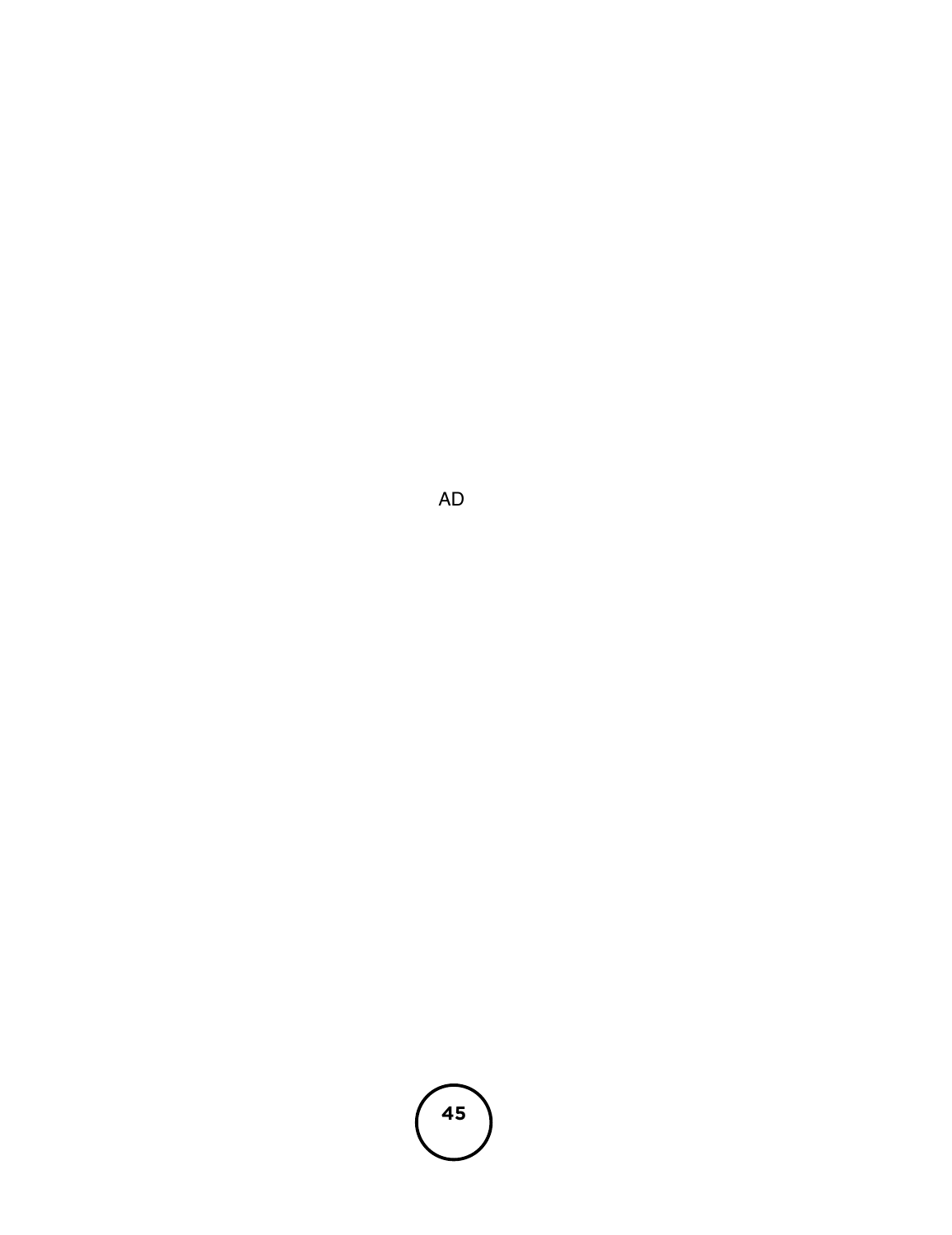**Contributions** YESKE

most representative of actual practice among those engaged in the delivery of financial advice.

**Planner-Driven Mode.** The plannerdriven mode is focused on solutions. In this mode, the financial planner sets the direction (Diliberto, 2006) and controls the process. The client enters the process primarily as a consumer of financial services and products. Because this mode involves the use of generic strategies, turnkey programs, and off-the-shelf solutions, the client does not even enter the process at the goal-setting level. More often, it is the planner's preconceptions that determine the direction of advice. While the planner-driven mode can be found with solo practitioners and other independent planning firms, it would be expected to be the dominant form for large financial services companies offering financial planning services (Anthes and Lee, 2001).

**Client-Driven Mode.** The focus of the client-driven mode is validation. The financial planner enters the relationship at the level of analysis and possibly strategymaking. This leaves all the other elements of the planning process to the client, though it is by no means a certainty that clients will carry out those other activities (that is, vision, goal-setting, exploration, implementation, and review). The process is client-driven because the client decides where, when, and under what circumstances the planner is invited into the process. The specific forms under which this mode can be found range from hourly on-demand planning offices, where the planning engagement begins and ends with the office appointment (Lee, 2002), to web-based advice. In the case of web-based advice, planners may charge an hourly (or per minute) fee or "bid" a fixed-fee based on a detailed client request.

While the five strategy-making modes described above are cohesive and wellrepresented in the literature, there is no suggestion being made that individual planners or firms will possess capabilities in only one mode. Indeed, it is assumed that more often than not financial planners or firms possess capabilities in multiple modes, employing different modes and combinations as circumstances warrant.

## **Relating Strategy-Making Capabilities to Client Trust and Commitment**

Having proposed the foregoing framework for explaining the strategy-making activities of financial planners, the next step was to empirically test it with financial planners and their clients. Specifically, two hypotheses were tested:

1. Because prior research suggested that a more balanced level of planner and client involvement in the planning process would be positively related to trust and commitment (Christiansen and DeVaney, 1998; Sharma and Patterson, 1999, 2000; Sharpe et al, 2007), we proposed that the data-, policy-, and relationship-driven modes would be more predictive of client trust and commitment than the less balanced planner- and client-driven modes. This hypothesis was tested by regressing the trust and commitment variables on each of the 5 strategymaking predictor variables in turn using ordinary least squares (thus, 10 regression models were estimated). Univariate regression was chosen instead of multiple regression due to the relatively small sample size for matched planner-client responses (see the Methodology section below).

*Hypothesis 1: The data-driven, policydriven, and relationship-driven modes of strategy-making will be more correlated with client trust and commitment than will the planner-driven and client-driven modes.*

2. Wagner (1999) has suggested that planning strategies need not be complex for those whose circumstances are simple, while Langrehr (1991) identified the factors that added to the complexity of a client's life circumstances and must be accounted for in the planning process. A significant part of the financial planning literature is devoted to planning for change and transition, voluntary and otherwise (Diliberto and Anthony, 2003; Anthony, 2005; Diliberto, 2006). It was proposed that client trust and commitment would be greater for clients with complex circumstances than for those whose circumstances are simple. Testing client complexity separately from strategy-making modes allowed for the use of a much larger dataset as all of the client responses could be used (n=325).

*Hypothesis 2: Client trust and commitment will be positively related to the complexity of a client's circumstances.*

A factor analysis was also performed in order to explore how the proposed strategy-making modes were actually used by planners as a function of firm size and mode of practice.

## **Methodology**

Financial planner members of FPA who had not opted out of research solicitations were invited to participate in a survey, and those who participated were also asked to invite some or all of their clients to participate in a companion survey. A unique numerical identifier was provided to each planner participant and by having clients enter this number into their own survey, client and planner responses could be matched. The planner questionnaire collected information related to mode of practice, relative roles of planner and client, tools and techniques employed, and size of firm. The client questionnaire collected responses related to client trust and relationship commitment, and the complexity of family and financial circumstances. The invitation went to 14,756 members and was repeated three times over the course of five weeks.

The necessity of using the financial planner respondents as the gateway to their clients would suggest a significant opportunity for bias in the client sample. There was every reason to believe that planners would direct only their "best" clients to the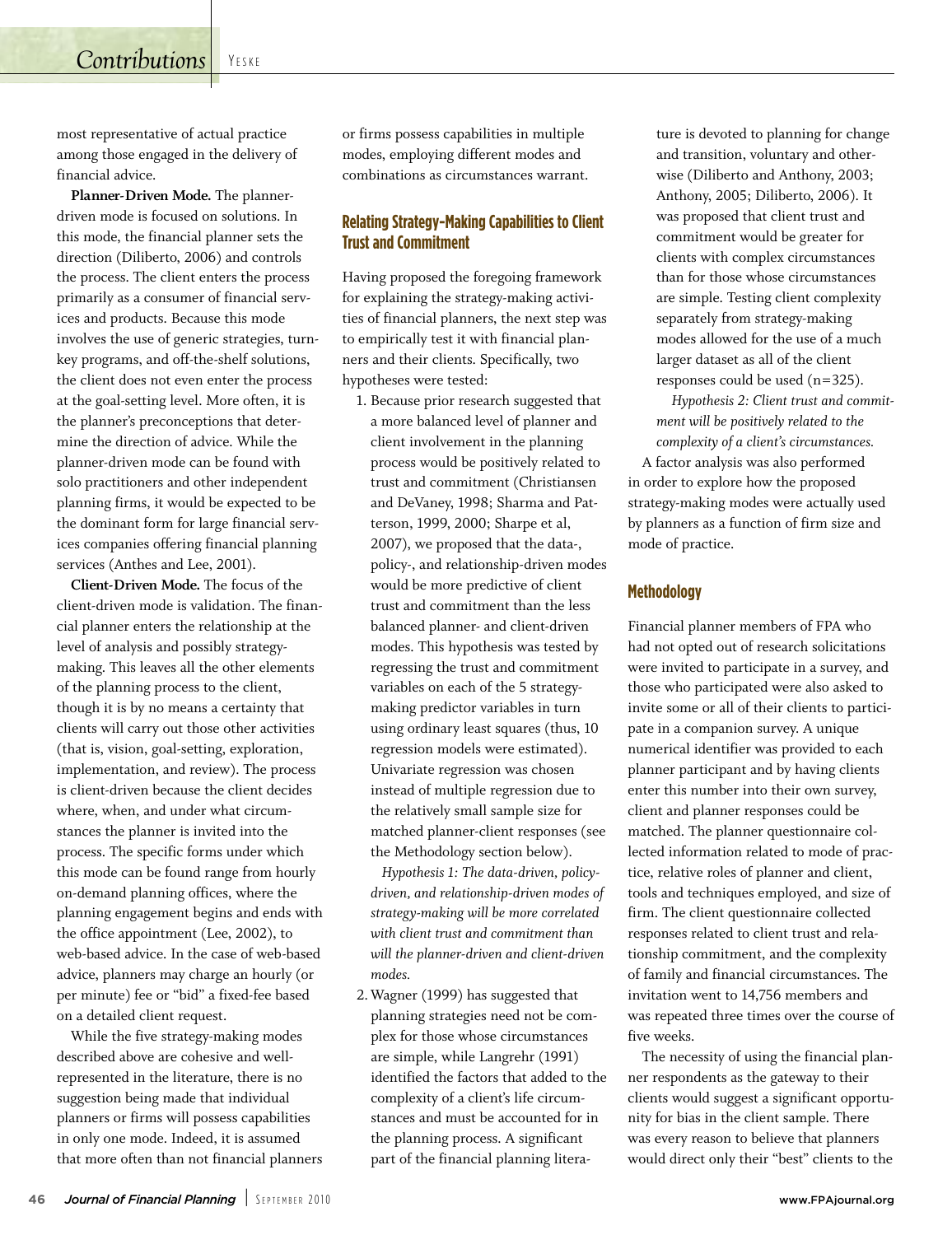## *Contributions* 10 *Questions*

survey, not least because planners would *Will the dollar remain the world's* survey, not least because planners would<br>reason that clients with whom they have a marginal relationship would have a low propensity to participate. Mitigating this potential bias was evidence from Christiansen and DeVaney (1998), Sharma and Patterson (1999, 2000), and Sharpe and Anderson (2007) that planners have a tendency to overestimate the strength of client loyalty, often based on longevity of relationship alone. Sharma and Patterson  $(2000)$ , for example, found that clients will remain with planners long-term even when their satisfaction is low when they perceive switching costs to be high, alternatives to be few, or they have not had prior experience with other advisers. It was also expected that a credible promise of anonymity would allow clients to reveal more nuanced opinions than might otherwise be expected. Finally, to the degree that any such bias exists across the entire and any such bias called across the entire<br>sample, which is the most likely eventualsample, which is the most likely eventual.<br>ity, the relative effects would not be biased.

ty, the relative effects would not be blased.<br>The planner responses allowed each The planner responses anowed each<br>planner to be assigned a score for each of planner to be assigned a secretion each of<br>the five proposed strategy-making modes. Firm size was measured by number of advisers employed.

Client responses allowed each client to be assigned a score representing their er usigned a receiver presenting mean<br>degree of trust in their planner and a separate score for relationship commitment. These constructs were adapted from Christiansen and DeVaney (1998), Sharma and Patterson (1999, 2000), and Sharpe et al Patterson (1999, 2000), and Sharpe et al<br>(2007). Information related to size of family, income, industry of employment, number and complexity of employee bene fits, types of investments, and estate  $\frac{1}{2}$  arrangements was collected (a total of 23 variables) and used to construct a "client complexity" index (Langrehr, 1991). Ì

#### **Results** realistic matter to matter the matter to believe the top of the top of the top of the top of the top of the to  $t_{\rm{tot}}$

Completed questionnaires were collected from 360 planners (a 2.5 percent response rate) and 343 clients. The client responses could be mapped to 35 planners, a smaller than ideal sample size, but minimally large

enough for testing purposes. The scores for the five modes of strategy-making were largely uncorrelated with each other (correlation coefficients ranged from 0.06 to 0.35). See Tables 2 and 3 for a summary of planner and client scores.

The first hypothesis stated that the datadriven, policy-driven, and relationshipdriven modes of strategy-making would be more strongly associated with trust and commitment than the planner-driven and client-driven modes. With trust as the dependent variable, only the data-driven and policy-driven modes had the predicted larger coefficients than the planner-driven and client-driven modes. The policy-driven coefficient was actually four times the size of the next largest (data-driven) and was the only coefficient that was statistically signifi-*And what are your clients most wor* omy coencient that was statistically significant at the 0.05 level. With commitment as the dependent variable, the data-, policy-, and relationship-driven modes all produced<br>and relationship-driven modes all produced  $\overline{\phantom{a}}$ 

| Table 2:<br><b>Planner Strategy-</b><br><b>Mode Scores</b> |  |             |                |  |
|------------------------------------------------------------|--|-------------|----------------|--|
|                                                            |  | <b>Mean</b> | <b>Std-Dev</b> |  |
| Planner-Driven                                             |  | 11.8        | 3.6            |  |
| Data-Driven                                                |  | 12.8        | 3.8            |  |
| Policy-Driven                                              |  | 13.9        | 28             |  |
| Relationship-Driven                                        |  | 17.1        | 3.5            |  |
| Client-Driven                                              |  | 8.6         | 3.3            |  |

| Table 3:                                        | <b>Client Trust &amp;</b><br><b>Commitment Scores</b> |             |                |  |
|-------------------------------------------------|-------------------------------------------------------|-------------|----------------|--|
|                                                 |                                                       | <b>Mean</b> | <b>Std-Dev</b> |  |
| <b>Trust (maximum</b><br>possible score $=$ 30) |                                                       | 27.4        | 2.9            |  |
| Commitment<br>(maximum possible<br>$score = 42$ |                                                       | 35.1        | 4.1            |  |

the predicted larger coefficients compared to the planner- or client-driven modes. Yet again, however, only the coefficient on the  $\ddot{\phantom{0}}$ 

## IF YOU'RE THINKING OF WAYS TO GROW YOUR ADVISORY BUSINESS,



## THINK SCOTTRADE ADVISOR SERVICES.

Scottrade Advisor Services delivers the tools and resources advisors like you need to run your business, your way:

• No matter the number of assets under management, you can rely on a team that has extensive knowledge of Scottrade to deliver first-class service.

Scottrade

- Scottrade Advisor Services provides you with a dedicated relationship team that gets to know you and your business.
- Whether it's your personalized team or a branch office, all Scottrade services are focused on helping your business grow, without ever competing for your clients.

To find out more about how Scottrade Advisor Services can support your independent business, visit advisor.scottrade.com or call (866) 306-7135.

Brokerage Products and Services offered by Scottrade, Inc. - Member FINRA/SIPC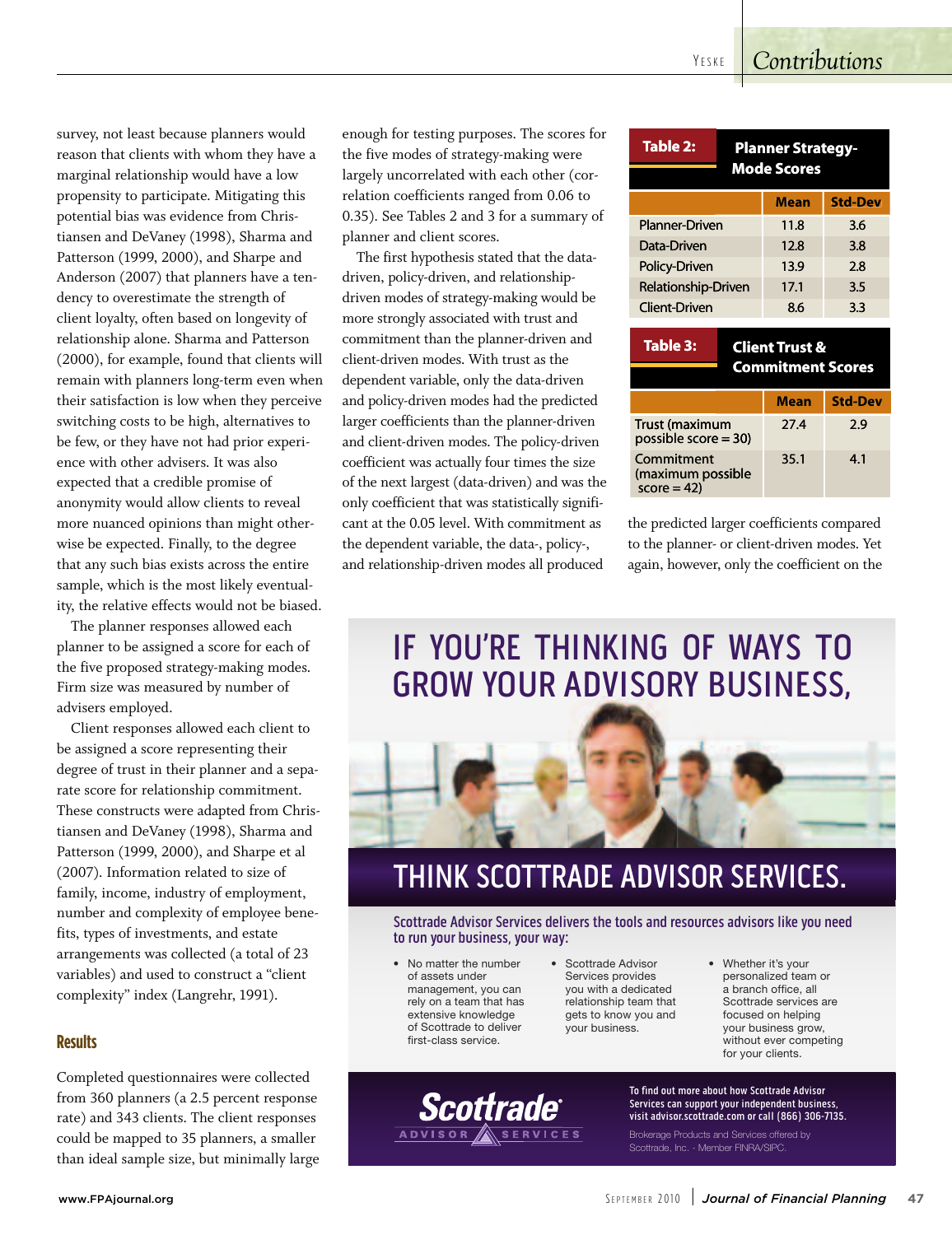**Table**

| <b>Table 4:</b>                                 |  | <b>Regression Results for Trust and Commitment as a Function of</b> |                 |                |                |          |       |
|-------------------------------------------------|--|---------------------------------------------------------------------|-----------------|----------------|----------------|----------|-------|
| <b>Strategy-Mode Scores</b>                     |  |                                                                     |                 |                |                |          |       |
| <b>Dependent Variable: Trust</b>                |  | <b>Coefficient</b>                                                  | <b>Constant</b> | R <sup>2</sup> | <b>F</b> Ratio | t-stat   | Sig.t |
| <b>Planner-Driven</b>                           |  | 0.016                                                               | 5.278           | 0.01           | 0.325          | 0.57     | 0.573 |
| Data-Driven                                     |  | 0.02                                                                | 5.219           | 0.016          | 0.526          | 0.725    | 0.473 |
| Policy-Driven                                   |  | $0.079*$                                                            | 4.371           | 0.141          | $5.401*$       | $2.324*$ | 0.026 |
| <b>Relationship-Driven</b>                      |  | 0.009                                                               | 5.312           | 0.003          | 0.101          | 0.318    | 0.753 |
| <b>Client-Driven</b>                            |  | $-0.001$                                                            | 5.476           | $\mathbf 0$    | 0.001          | $-0.23$  | 0.982 |
| <b>Dependent Variable:</b><br><b>Commitment</b> |  | <b>Coefficient</b>                                                  | <b>Constant</b> | R <sup>2</sup> | <b>F</b> Ratio | t-stat   | Sig.t |
| <b>Planner-Driven</b>                           |  | 0.003                                                               | 4.984           | $\mathbf{0}$   | 0.011          | 0.107    | 0.916 |
| Data-Driven                                     |  | 0.018                                                               | 4.787           | 0.013          | 0.439          | 0.662    | 0.512 |
| Policy-Driven                                   |  | $0.074*$                                                            | 3.99            | 0.12           | 4.490*         | $2.119*$ | 0.042 |
| Relationship-Driven                             |  | 0.011                                                               | 4.823           | 0.005          | 0.154          | 0.393    | 0.697 |
| <b>Client-Driven</b>                            |  | $-0.02$                                                             | 5.193           | 0.012          | 0.388          | $-0.623$ | 0.538 |
| $*p<0.05$                                       |  |                                                                     |                 |                |                |          |       |

## **Figure 4: Coefficients from Regressing Trust and Commitment on Strategy-Mode Scores**



policy-driven mode was statistically significant at the 0.05 level (see Table 4 and Figure 4).

The second hypothesis stated that there would be a positive correlation between client complexity and trust and commitment. It was found, however, that trust and commitment were actually inversely related to the complexity of a client's circumstances. This finding was significant at the 0.01 level for trust and 0.001 level for commitment. While this was the opposite of the hypothesized relationship, it could be explained with reference to prior

research. Sharma and Patterson (2000) found that client trust and commitment were (indirectly through a "satisfaction" construct) influenced by three factors: perception of attractive alternatives (advisers or firms), perception of switching costs, and the number of prior advisers. Because the factors that went into the complexity score (for example, income, complexity of financial and estate arrangements) would tend to be correlated with greater financial sophistication, it could be argued that the greater the complexity of a client's circumstances, the greater the

client's perception of both attractive alternatives and low switching costs. This interpretation is consistent with Sharma and Patterson's (2000) findings and would suggest that financial planners should consider their more sophisticated—and typically largest— clients to be most at risk for changing advisers.

## **Results of Factor Analysis**

When we performed a factor analysis of the responses related to mode of strategymaking from all 360 planner respondents, five distinct factors emerged, all with Eigen values > 1. While two of the factors corresponded to two of our original strategymaking modes—planner-driven and clientdriven—the data-driven and policy-driven modes merged into a single factor, which we will refer to as the "data-policy" factor. The remaining two factors represented the bifurcation of the relationship-driven mode, one factor consisting entirely of statements related to client interaction and the other composed entirely of formal tools and techniques used in the discovery process. We will refer to the latter as the "systematicrelationship" factor (see Figure 5).

When we examined these factors in light of firm size and mode of compensation, several distinct patterns emerged. The datapolicy factor and the systematic-relationship factor were primarily associated with independent, fee-only financial planners. The planner-driven and relationship-driven factors, meanwhile, were primarily associated with advisers working in large financial services firms, predominantly compensated on a fee-and-commission basis. Finally, the client-driven factor was most associated with planners working in smaller firms with mode of compensation evenly divided between fee-only and fee-and-commission.

## **Review and Summary**

The financial planning profession, now reaching the end of its fourth decade, has until now lacked a framework for organizing and testing the strategy-making activities of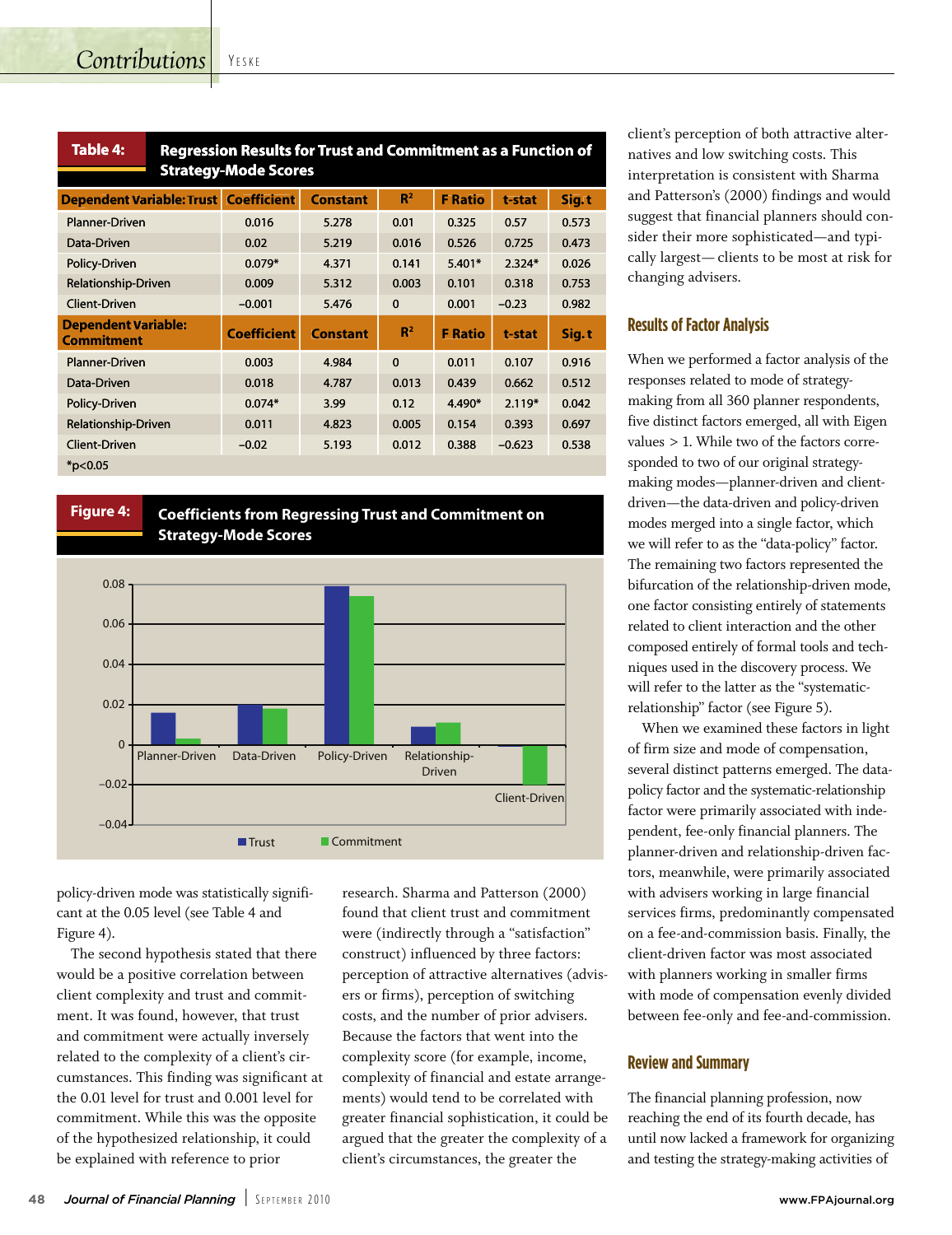YE S K E

## *Contributions*

its practitioners. The present research has, for the first time, offered such an integrative framework for organizing the strategymaking activities of financial planners and tested it empirically. Because financial planning possesses high credence characteristics, the issue of how to test any propositions related to different practices has often been problematic. A growing body of research, however, has shown that measures related to client trust and commitment can be used as a proxy for a host of more subtle factors that come into play in the financial planning engagement. These measures were used to validate the proposed integrative framework.

The model/framework itself posits five distinct modes of strategy-making that fall along the spectrum of the relative roles of planner and client, beginning with the planner-driven mode in which the planner dominates the engagement, and ending with the client-driven mode, in which the client's role is dominant. In between these two extremes fall the data-driven, policydriven, and relationship-driven modes. These three modes correspond to the three themes found in the financial planning literature: quantitative tools, process-orientation, and interior dimension. In addition to the relative roles dimension, the five modes fall naturally along a second dimension of planning versus emergence.

Prior work relating client trust and commitment to modes of communication, topics of discussion, and perceptions of functional and technical quality within the planning relationship (Christiansen and DeVaney, 1998; Sharma and Patterson, 1999, 2000; Sharpe and Anderson, 2006) had shown that greater involvement by clients and richer communication between client and planner led to greater trust and commitment on the part of clients. This suggested that the proposed five modes of strategy-making would be associated with distinctly different levels of client trust and commitment because each represented a different level of involvement and communication between clients and planners.

Finally, client complexity was proposed

| <b>Figure 5:</b><br>Five Significant Factors (Eigen Value >1)       |                                                             |                                                                     |                                                             |                                                                                         |  |  |
|---------------------------------------------------------------------|-------------------------------------------------------------|---------------------------------------------------------------------|-------------------------------------------------------------|-----------------------------------------------------------------------------------------|--|--|
| <b>Planner-Driven</b>                                               | <b>Data-Policy</b>                                          | <b>Relationship-</b><br><b>Driven</b>                               | <b>Systematic-</b><br><b>Relationship</b>                   | <b>Client-Driven</b>                                                                    |  |  |
| <b>Large Financial</b><br>Services Firms/<br>Fee-and-<br>Commission | Independent<br>Planning Firms/<br>Predominantly<br>Fee-Only | <b>Large Financial</b><br>Services Firms/<br>Fee-and-<br>Commission | Independent<br>Planning Firms/<br>Predominantly<br>Fee-Only | Independent<br>Planning Firms/<br><b>Equally Fee-Only</b><br>and Fee-and-<br>Commission |  |  |

as an additional factor influencing trust and commitment, with greater complexity assumed to be associated with greater planning needs, which in turn would give rise to greater trust and commitment.

Taken as a whole, the data are consistent with the proposed strategy-making model and its implications for client trust and commitment. The findings with respect to the relationship between the policy-driven mode of strategy-making and client trust and commitment were statistically significant and consistent with the proposed model. The finding of a strong inverse relationship between client complexity and client trust and commitment was at odds with the original prediction, but could be shown to be consistent with prior research (Sharma and Patterson, 2000) related to client satisfaction as a mediator of trust and commitment.

The results of the factor analysis further confirmed key elements of the proposed typology, while adding nuance to our understanding of how the model must be adjusted to account for firm size and mode of compensation. Among other things, the factor analysis made clear the strong linkages between the policy- and datadriven modes, which are themselves consistent with proposed theories for a policybased approach to financial planning.

In the end, the proposed integrative framework offers a strong foundation upon which to base future empirical examinations of the strategy-making activities of financial planners. It also offers a

new way to think about measuring planner competence in terms of skills in different modes of strategy-making, holding out the possibility for developing assessment tools that would aid financial planners in achieving the most appropriate mix of knowledge and technical skills to best serve their clients.

## **Implications and Suggestions for Future Research**

One of the useful tools that might be developed using the proposed framework would be a competency assessment tool for financial planners. Such a tool would allow planners to determine whether they possessed the right competencies to the right degree to be most effective in their work with clients. The profession's body of

**f f** The findings with respect to the relationship between the policy-driven **f** The findings with respect to the mode of strategy-making and client trust and commitment were statistically significant … **JJ**<br>"""

knowledge could be mapped to each of the strategy-making modes, especially the three modes most associated with client trust and commitment (data-, policy-, and relationship-driven). Development of such a model would be aided by further work validating the modes themselves and establishing in a more robust way the relationship between each mode and client trust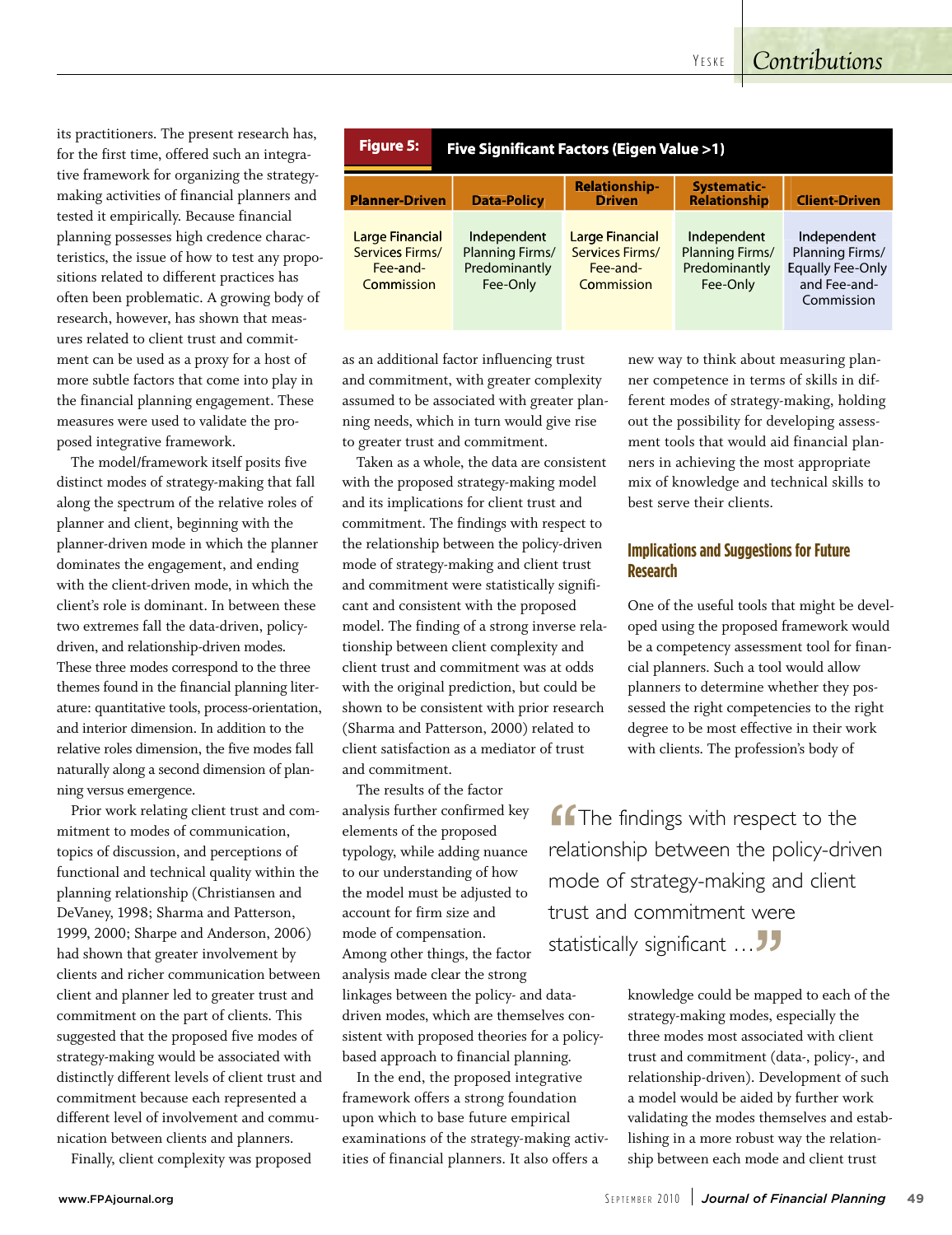## **Contributions** YESKE

and commitment. Such an assessment tool would be able to provide not just a scorecard of where a planner stood in terms of competency within each mode, but a prescription for how to improve. In the end, the kind of assessment tool proposed could become the standard framework for ensuring that practitioners have attained and are maintaining a minimum level of competence across all modes of strategy-making. In this context, it is worth noting that CFP Board conducts a job survey of Certified Financial Planner™ (CFP®) practitioners every five years and uses the results to modify the topic areas (currently numbering 96) that must be covered in any approved educational program. This process only captures what planners are actually doing, however, not what they should be doing. So, unlike CFP Board's purely descriptive survey, which captures what is, and does not explicitly aim to improve practice (only to ensure that certification standards are in line with what practitioners believe is important), research focused on the proposed assessment tool would have the explicit aim of improving practice among financial planners.

There are many more testable hypotheses that flow from the proposed model than those addressed in this research or noted in the previous section. Among them are questions related to the most appropriate blend of strategy-making skills as a function of a client's position in the lifecycle, family composition, job, or other "structural" factors. Also, exploring questions related to how well the model can be applied across teams of financial planners might yield useful insights for ensemble firms, which are growing in importance within the profession.

With the CFP standard spreading globally via the Financial Planning Standards Board (FPSB), which licenses 115,000 certificants in 23 territories (not counting the 59,000 certificants in the United States), and the promulgation of financial planning standards by the International Standards Organization (ISO), it would be of great interest to test the applicability of the proposed framework in other geographic regions. Validation across national boundaries would have significant implications for the development of the global profession of financial planning.

## UP.

## **References**

- Anthes, William L., and Shelley A. Lee. 2001. "Experts Examine Emerging Concept of 'Life Planning.'" *Journal of Financial Planning* (June).
- Anthes, William L., and Shelley A. Lee. 2002. "The Financial Psychology of 4 Life-Changing Events." *Journal of Financial Planning* (May).
- Anthes, William L., and Bruce Most. 2000. "Frozen in the Headlights: The Dynamics of Women and Money." *Journal of Financial Planning* (September).
- Anthony, Mitch. 2005. *Your Clients for Life: The Definitive Guide to Becoming a Successful Financial Life Planner.* 2nd ed. Kaplan Business.
- Black Jr., Kenneth, Conrad S. Ciccotello, and Harold D. Skipper Jr. 2002. "Issues in Comprehensive Financial Planning." *Financial Services Review* 11: 1–9.
- Boone, Norman, and Linda Lubitz. 1992. "Developing an Investment Policy Statement for the Qualified Plan." *Journal of Financial Planning* (April).
- Boone, Norman, and Linda Lubitz. 2004. *Creating an Investment Policy Statement: Guidelines and Templates.* Denver: FPA Press.
- Certified Financial Planner Board of Standards Inc., *Guide to CFP Certification* (1998—2002).
- Christiansen, T., and S. A. DeVaney. 1998. "Antecedents of Trust and Commitment in the Financial Planner-Client Relationship." *Financial Counseling and Planning* 9, 2.
- Daryanani, Gobind. 2002. "Sensitivity Simulations, a Faster Alternative to Monte Carlo." *Journal of Financial Planning* (September).
- Diliberto, Roy. 2006. "Uncovering and Understanding Your Clients' History,

Values, and Transitions." *Journal of Financial Planning.* (December).

- Garrett, Sheryl. 2007. *Garrett's Guide to Financial Planning.* 2nd ed. National Underwriter.
- Guyton, Jonathan. 2004. "Decision Rules and Portfolio Management for Retirees: Is 'Safe' Initial Withdrawal Rate Too Safe?" *Journal of Financial Planning* (October).
- Guyton, Jonathan, and William Klinger. 2006. "Decision Rules and Maximum Initial Withdrawal Rates." *Journal of Financial Planning* (March).
- Hallman, Victor G., and Jerry S. Rosenbloom. 1987. *Personal Financial Planning.* 4th ed. New York: McGraw Hill.
- Hart, Stuart. 1992. "An Integrative Framework for Strategy-Making Processes." *The Academy of Management Review* 17, 2 (April): 327.
- Hart, Stuart, and Catherine Banbury. 1994. "How Strategy-Making Processes Can Make a Difference." *Strategic Management Journal* 15: 251–269.
- Hopewell, Lynn. 1997. "Decision Making Under Conditions of Uncertainty: A Wakeup Call for the Financial Planning Profession." *Journal of Financial Planning* (October).
- Kahler, Richard S. 2005. "Financial Integration: Connecting the Client's Past, Present, and Future." *Journal of Financial Planning* (May).
- Kautt, Glenn. 2002. "The Financial Planner as Decision Maker." *Journal of Financial Planning* (October).
- Kautt, Glenn. 2003. "Real Options Analysis: The Profession's Next Cutting-Edge Tool." *Journal of Financial Planning* (February).
- Kautt, Glenn, and Lynn Hopewell. 2000. "Modeling the Future." *Journal of Financial Planning* (October).
- Kautt, Glenn, and Fred Wieland. 2001. "Modeling the Future: The Full Monte, the Latin Hypercube, and Other Curiosities." *Journal of Financial Planning* (December).
- Kinder, George, and Susan Galvan. 2005. "EVOKE: A Life Planning Methodology